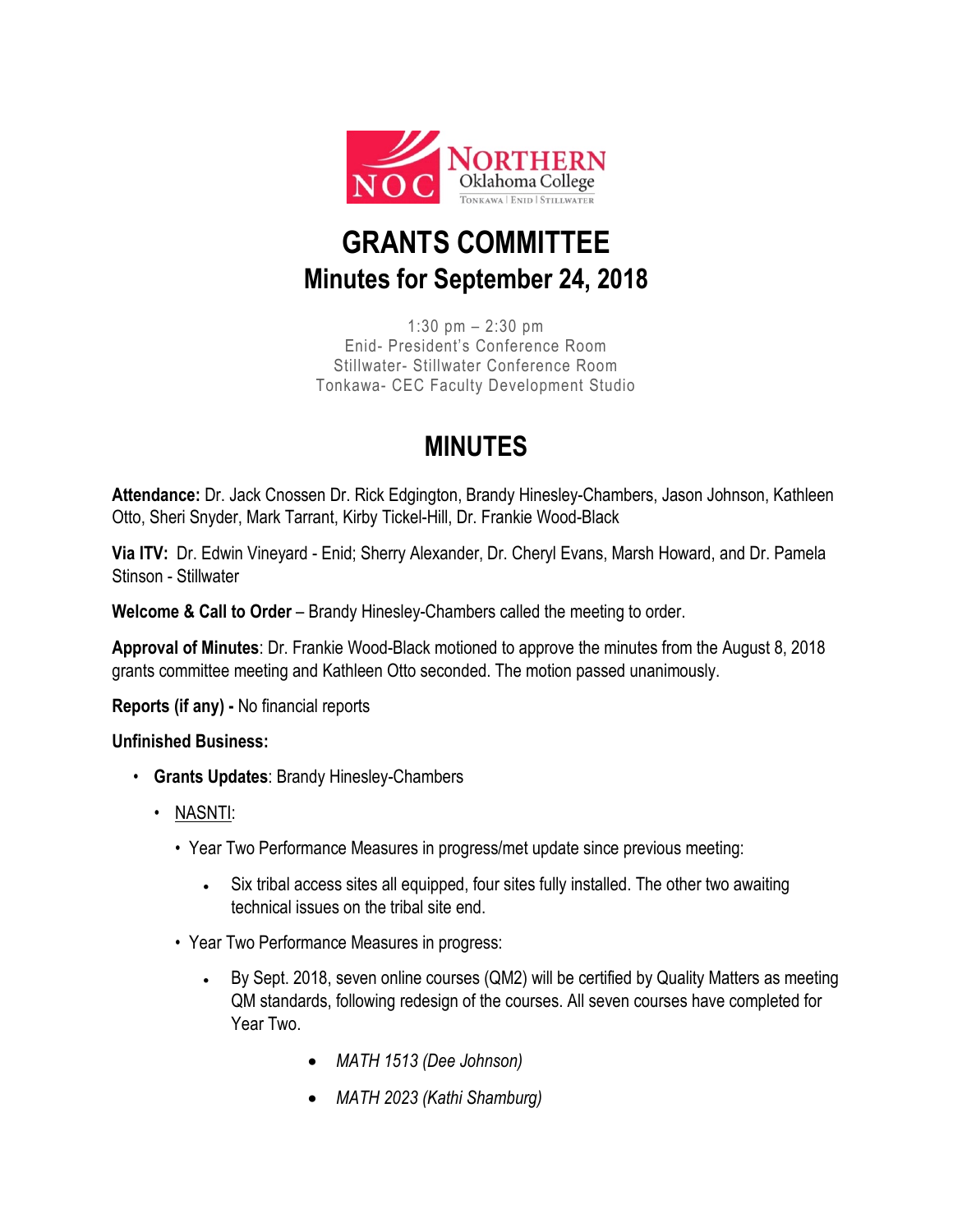- *HIST 1493 (Brenda Pennington)*
- *MATH 1493 (Dee Johnson)*
- *POLI 1113 (Ty Shrek)*
- *ENGL 1213 (Tammy Davis)*
- *ENGL 1113 (Dr. Cathy Moore)*
- "Ask a Financial Advisor" link installed and has been used even during the summer.
- By Sept. 2018, NOC online/ITV faculty will have incorporated at least two strategies to support Native American student success into their distance education courses, following professional development. This professional development is ongoing.
- Year 3 Supplemental funding has been submitted. Projected date for award notification is the last week of September. In order to co-sponsor the first event, the Renfro Lectureship
- Cherokee Language lesson held September 19, 2018.
- AISES Conference will be October 4-6; also part of the NOC-OSU NASA partnership
- NATIONAL ENDOWMENT FOR THE ARTS ARTWORKS: *for the Gala*; Pending, two rounds of awards have been posted. NOC was not listed. B. Hinesley-Chambers will inquire further for an update.
- WOMEN'S FOUNDATION SMART: *for the expansion of D. Garoutte's program to Non-TANF recipient single-mother-students;* D. Garoutte & B. Hinesley-Chambers attended the annual convention on September 13, 2018 for SMART grant recipients in Oklahoma City. Open discussion of possible amendment to the program, a survey will be sent to the Single Parent Students & we will use the data gathered in that to decide how to best serve them. Resources page is up and listings complete for students "Life Resources."
- WICHE/Lumina Foundation grant: *for Natives Helping Natives;* Awarded Michael Gilmore, the student intern filmed the language class and will be editing that film to prepare for the first mentor panel to be held on September 27, 2018. *See flier attached to September's agenda.*
- OKLAHOMA ARTS COUNCIL: *for Chikaskia Literary Festival;* Awarded Planning ongoing, 2018 Chikaskia Literary Festival will be held in the Eleanor Hays Art Gallery on October 12 and 13th. Art show and poetry reading with Steven Schroeder being held in conjunction with the festival, as well as including our featured readers during Friday evening's event. *See flier attached to September's agenda.*
- Oklahoma Emergency Management Hazard Mitigation grant: *for campus emergency generators;*  Ray Weidman has received only one quote (*See flier attached to September's agenda.*) Discussed what was entailed in submitting a "Letter of Intent" to OEM. Dr. Frankie Wood-Black made a motion to submit the LOI, Kathleen Otto seconded, motion passed unanimously.